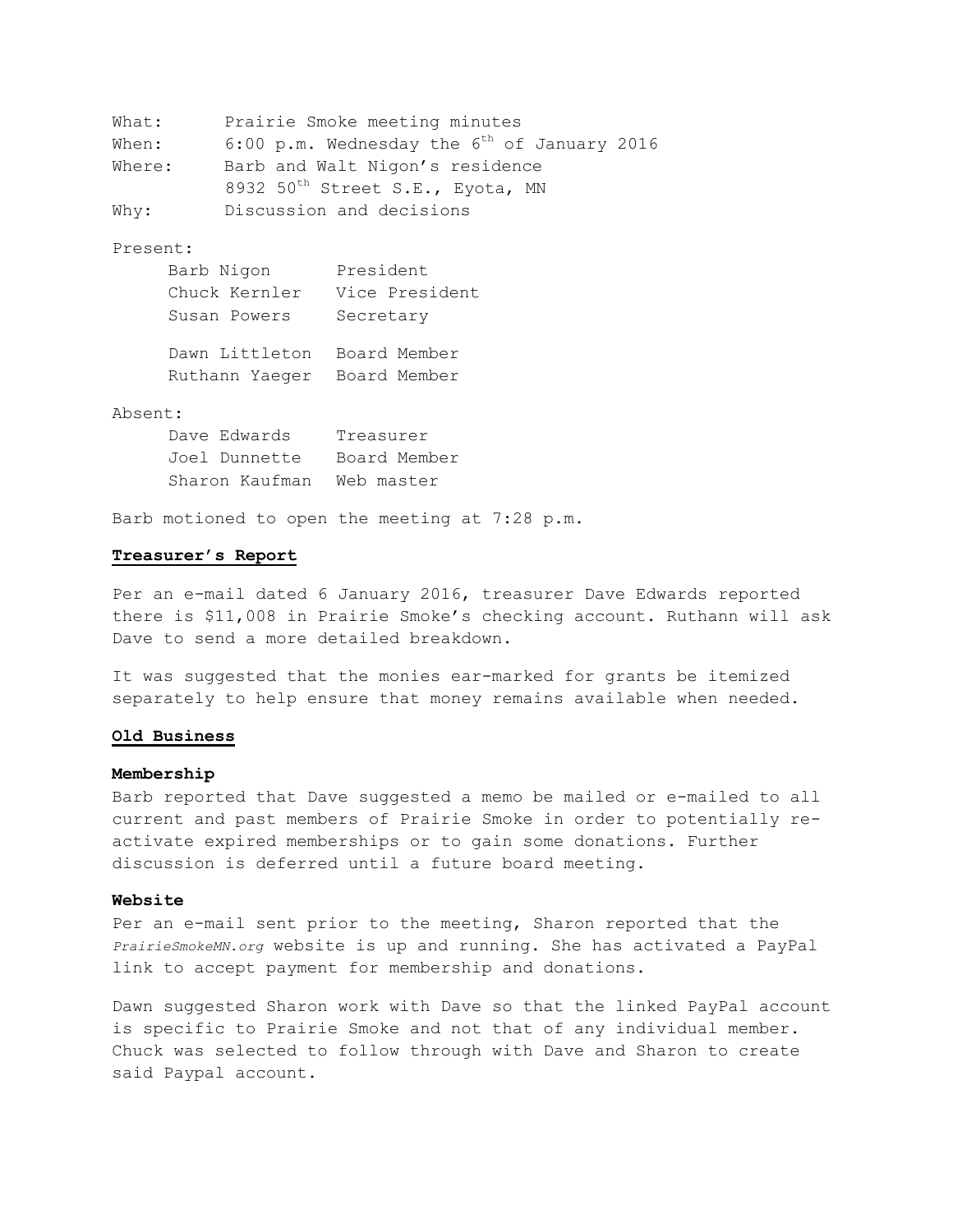Sharon would like to add PDF versions of Joel's ID cards.

Members are encouraged to input their suggestions for further information offered via the website.

### **Presentations of interest to members**

The schedules of presentations at the Rochester Public Library and Assisi Heights were reviewed.

Dawn offered to contact Assist Heights to ask if they could give a talk of interest at the Rochester Public Library.

## **Equipment**

Barb reported that \$200 was paid to store Prairie Smoke equipment. The covered shed helps secure and preserve the equipment, especially over the winter.

Walt reported some of the equipment needs repair or replacement.

- The water pump needs work
- Several of the backpacks have cracks and leaks
- Parsnip predators cannot be located

Walt estimates a cost of \$100 to \$300 for a new pump. Ruthann motioned Walt be authorized to buy a new pump and report cost. Chuck 2nded the motion. Susan motioned the predators be replaced and kept with Prairie Smokes equipment for inventory for check-out.

## **Annual Meeting**

Barb has checked available dates for holding the annual meeting at the Chatfield Library. We are planning on the  $21^{st}$  of February starting at 1:00 p.m. for a couple of hours.

Lorissa Mottl will be asked to present on SNA. As per past years, the meeting will offer a soup buffet.

## **Board Members**

The board is looking for new board members, as two or more have left the board over the past couple of years. It was suggested that current board members contact others who might be open to serve on the board and invite them to the upcoming annual meeting.